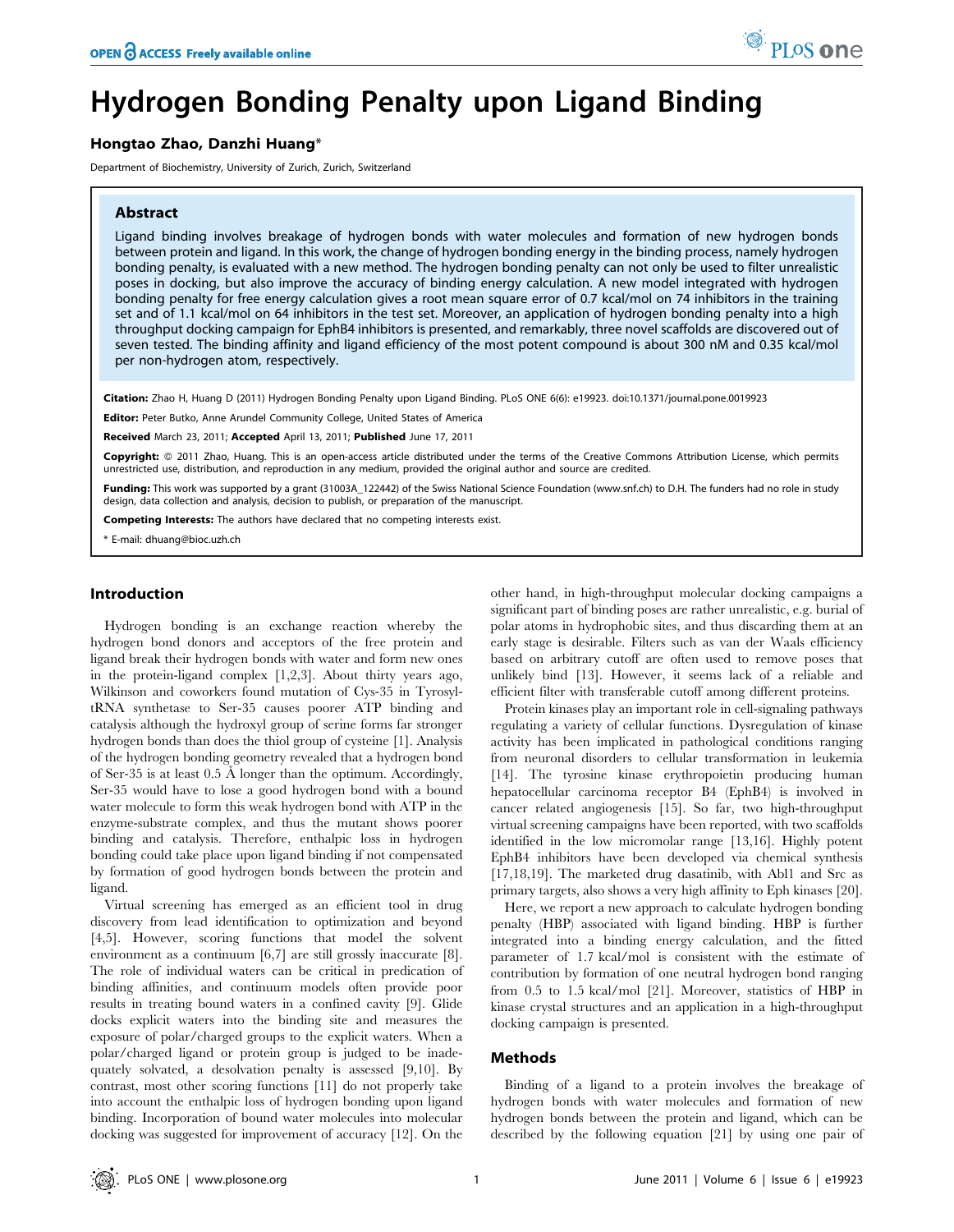donor (D) and acceptor (A):

$$
D \cdots OH_2 + A \cdots HOH \leftrightarrow D \cdots A + HOH \cdots OH_2 \qquad (1)
$$

Based on hydrogen bonding being an exchange reaction [1,21,22], its energy can be described using normalized weights:

$$
E_{HB-unbound} = [(w_D + w_{O-H_2O}) + (w_A + w_{H-H_2O})] * E_{HB} \quad (2)
$$

$$
E_{HB-bound} = [f_{hb} * (w_D + w_A) + (w_{O-H_2O} + w_{H-H_2O})] * E_{HB} \quad (3)
$$

wherein,  $w_D$  and  $w_A$  is the hydrogen bonding weight of a donor or acceptor, respectively,  $f_{hb}$  stands for the fraction of hydrogen bonding relative to that of an optimum geometry, and  $E_{HB}$  is unit hydrogen bonding energy. Hydrogen bonds with water are assumed to be in the optimum geometry. HBP  $(p_{HB})$  associates with ligand binding is then described as

$$
p_{HB} = (1 - f_{hb}) * (w_D + w_A)
$$
 (4)

# Probing hydrogen bonding status

Oxygen and nitrogen atoms in double or triple bonds are regarded as hydrogen bond acceptors, and hydrogen atoms bonded to oxygen, nitrogen or sulfur atoms are regarded as hydrogen bond donors. The existence of C—H...O hydrogen bonds has been confirmed by neutron diffraction data on organic compounds [23]. Analysis of 100 kinase crystal structures

complexed with small molecule inhibitors at a resolution of at least  $2.5 \text{ Å}$  gives  $64 \text{ short } C$ —H...O interactions, showing typical hydrogen bonding features (Figure S1).

Each hydrogen bond donor or acceptor at the binding interface is firstly checked whether it forms hydrogen bond with water molecules. For this purpose, an optimum solvation radius  $(r_{\rm sol})$  is defined for each donor/acceptor and if a water molecule can be placed within 0.15 Å of the  $r_{sol}$  no penalty is applied. Here, 2.8 and 2.9 Å are used as  $r_{sol}$  for any oxygen and nitrogen, respectively, which were derived from an analysis of 397 crystal structures with X-ray resolutions below 1.0 Å (Figure S2). The  $r_{\text{col}}$ of polar hydrogen is  $1.9 \text{ Å}$  (except  $2.15 \text{ Å}$  for H bonded to sulfur), which is the difference between the  $r_{sol}$  of nitrogen and the bond length [24] of N—H. The  $r_{sol}$  of other atom types are listed in Figure 1 and the values are mainly adapted based on the van der Waals radii of Bondi [25]. Details of probing hydrogen bonds with water were described in File S1. In case of not forming hydrogen bonds with water, the possibility of forming hydrogen bonds between the protein and ligand (including intra-molecular hydrogen bonds) is further checked and penalty  $(p_{HB})$  is then calculated.

## Fraction of hydrogen bonding

Similar to the strategy of evaluating hydrogen bonding energy in LUDI [26], the following equations are used to calculate the fraction of hydrogen bonding  $(f_{hb})$  to that of an optimum geometry.

$$
f_{hb}(r,\theta) = f(r)f(\theta) \tag{5}
$$

|               | Atom types         | Hydrogen bonding weight | $r_{sol}(\text{\AA})$ |  |  |
|---------------|--------------------|-------------------------|-----------------------|--|--|
|               | $= 0, -0$          | 1.0                     |                       |  |  |
| $\mathcal{O}$ | $-$ OH             | 0.5                     | 2.8                   |  |  |
|               | $-0-$              | 0.2                     |                       |  |  |
| N             | $=n-$ , $\equiv$ N | 1.0                     | 2.9                   |  |  |
|               |                    | 1.0                     |                       |  |  |
|               |                    | 0.5                     |                       |  |  |
| H             | $-NH2$             | 0.3                     | 1.88                  |  |  |
|               | сн-м, нс=о         | $\boldsymbol{0}$        |                       |  |  |
|               | $-$ SH             | 0.2                     | 2.15                  |  |  |
| S             | $=s, -s-$          |                         | 3.2                   |  |  |
|               | Unsaturated        |                         | 3.0                   |  |  |
| C             | Saturated          |                         | 3.2                   |  |  |
| H             | Apolar             |                         | 2.28                  |  |  |
| ${\bf F}$     |                    |                         | 2.99                  |  |  |
| Cl            |                    |                         | 3.27                  |  |  |
| Br            |                    |                         | 3.37                  |  |  |
| I             |                    |                         | 3.50                  |  |  |

Figure 1. Hydrogen bonding weights and solvation radii of different atom types. doi:10.1371/journal.pone.0019923.g001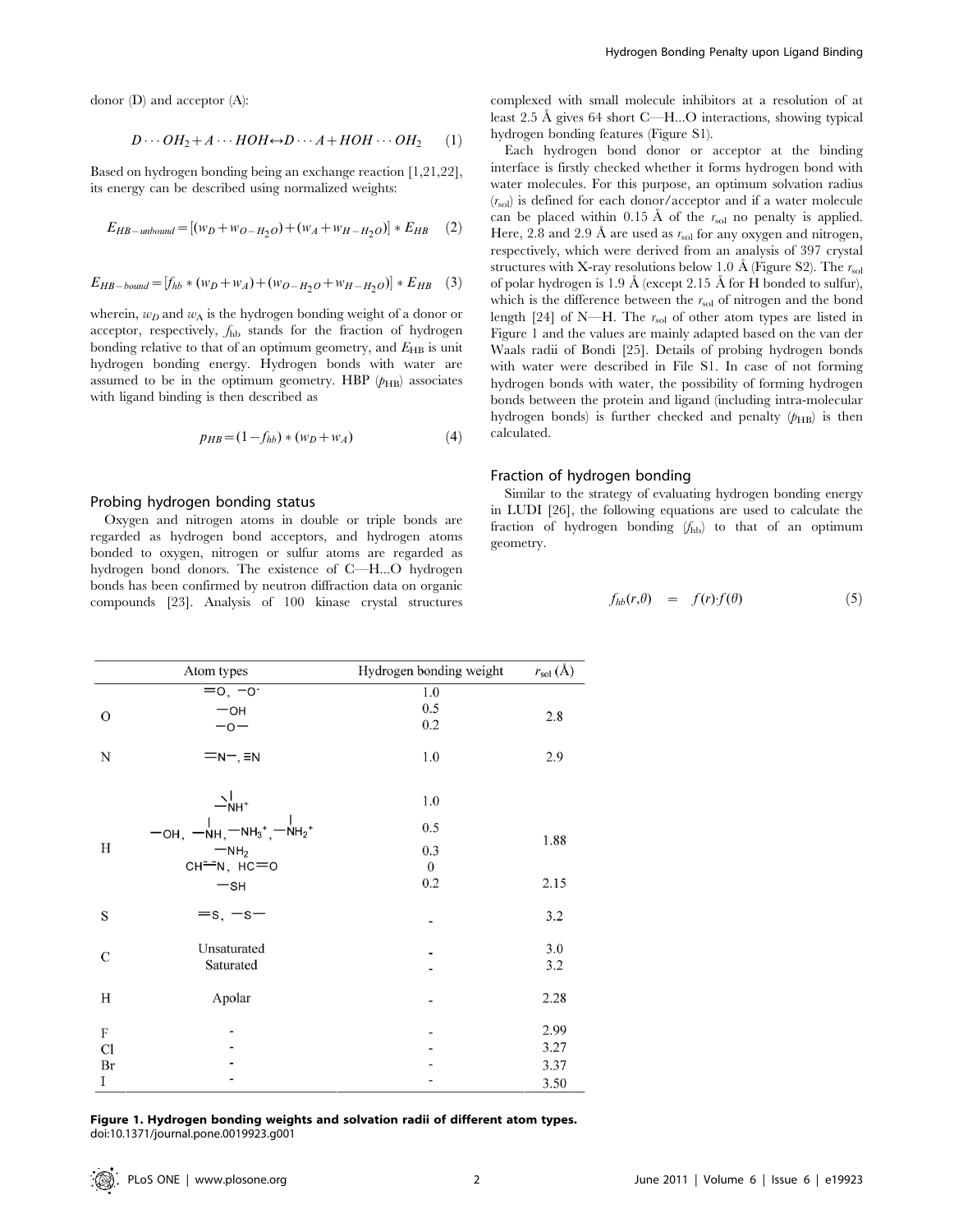$$
f(r) = \begin{cases} 1 & \text{if } r \le 2.0 \\ 1 - 0.5 * (r - 2.0) & \text{if } 2.0 < r \le 2.8 \\ 0 & \text{if } r > 2.8 \end{cases}
$$
 (6)

$$
f(\theta) = \begin{cases} 1 & \text{if } \theta \ge 150^o \\ 4.0 * (-\cos \theta)^{0.25} - 2.86 & \text{if } 110^o \le \theta < 150^o \\ 0 & \text{if } \theta < 110^o \end{cases}
$$

wherein,  $r$  is the distance between the hydrogen atom and the acceptor and  $\theta$  is the angle centered at hydrogen among donor, hydrogen and acceptor. The equation to calculate  $f(r)$  and  $f(\theta)$  as well as the upper and lower limit in  $r$  and  $\theta$  are derived from the calculation using density functional theory [27]. In case of one hydrogen atom is shared by two acceptors or one acceptor interacting with two donors, the  $f_{\text{hb}}$  for the corresponding donor/ acceptor is additive but with 1 as the upper limit.

#### Hydrogen bonding penalty

The HBP at the protein-ligand interface is summarized over each donor/acceptor as

$$
P_{HB} = \sum_{projlig} w * (1 - \sum f_{hb}) \tag{8}
$$

However, no penalty is applied for protein atoms which are not water accessible before ligand binding or participate in intramolecular hydrogen bonds. Initial guess of hydrogen bonding weights  $(w)$  is based on chemical intuition by considering atomic partial charge and water solubility of a few small molecules (Table S1). Empirical weights as proof-of-principle are then optimized with a trial-and-error procedure according to the fitted parameter in the binding free energy calibration.

#### Evaluation of binding free energy

The equation used for fitting the calculated energies to the experimental free energies of binding  $(\Delta G = RT \ln(K_d))$  is a threeparameter model

$$
\Delta G = \alpha \Delta E_{ff} + \beta P_{HB} + \gamma \tag{9}
$$

where,  $\Delta E_{\text{ff}}$  is the interaction energy between the ligand and the protein calculated by the CHARMm force filed [28] and  $P_{\rm HB}$ stands for HBP. Three parameters  $\alpha$ ,  $\beta$ , and  $\gamma$  are generated with fitting.  $\Delta E_{\text{ff}}$  is calculated by the following equation:

$$
\Delta E_{ff} = \Delta E_{vdW} + \Delta E_{coul} + \Delta G_{solv} + \Delta E_{strain}
$$
 (10)

where,  $\Delta E_{\text{vdW}}$  is the intermolecular van der Waals energy,  $\Delta E_{\text{coul}}$ is the intermolecular Coulombic energy in vacuo,  $\Delta E_{\text{strain}}$  is the strain energy of ligand upon binding, and  $\Delta G_{sol}$  is the change in solvation energy of ligand and protein upon binding.

The van der Waals and Coulombic interaction energy are calculated by subtracting the values of the isolated components from the energy of the complex with CHARMM [29] and the CHARMm22 force filed [28]. The van der Waals energy is calculated using the default nonbonding cutoff of  $14 \text{ Å}$ . Coulombic energy is calculated using infinite cutoff and a dielectric constant of 2.0. The electrostatic solvation energy was calculated by the finitedifference Poisson approach (FDP) [30] using PBEQ module [31] in CHARMM and a focusing procedure with a final grid spacing of 0.25 Å. The size of the initial grid is determined by considering a layer of at least  $12.5 \text{ Å}$  around the solute. The dielectric discontinuity surface was delimited by the van der Waals surface. The ionic strength is set to zero and the temperature to 300 K. Two finite-difference Poisson calculations are performed for each of the three systems (protein, ligand, and protein/ligand complex). The exterior dielectric constant was set to 78.5 and 2.0 for the first and second calculation, respectively, while the solute dielectric constant is 2.0 to take polar fluctuations into account. The solvation energy is the difference between the two calculations. The strain energy of the ligand is the energy difference between the bound and global minimum. Here, the global minimum is the one showing the lowest  $E_{\text{vdW}}+E_{\text{coul}}+E_{\text{bonded}}+G_{\text{sol}}$  among all the poses that have been minimized outside of the protein.

Twenty-three inhibitors [32] of CDK2 (1H0V), 24 inhibitors [18] (8 to 32, excluding 30) of EphB4 (2VWX), and 27 uncharged inhibitors [33] of p38 alpha MAP kinase (3GC7) are used as the training set. Thirty type II inhibitors [34] of Braf (3II5), 14 charged inhibitors [33] of p38 alpha and another 20 p38 alpha inhibitors [35] (1YWR) are used as the test set. Protein structures were taken from the X-ray structure (PDB code indicated in the brackets) and prepared as described below. Some key physiochemical properties of inhibitors are summarized in Figure S3.

Version 4 of AutoDock [36] was used to generate the binding poses over the conformational search space using the Lamarckian genetic algorithm. The binding site was determined by  $4.0 \text{ Å}$  away from any atom of the ligand complexed in the respective protein structure. The number of energy evaluations was 2,750,000 and the number of poses was 50. Poses were further clustered using all atom RMSD cutoff of  $0.3 \text{ Å}$  to remove redundancy and in average  $20$ cluster representatives were kept. All other parameters were set as default. A few poses for each inhibitor were also generated by manual modification of the scaffold present in the respective crystal structure. All poses were further minimized by CHARMM in the respective proteins. The protein structure was kept rigid in all steps.

#### Preparation of protein-ligand complexes

One hundred kinase crystal structures (including 15 different classes, File S2) complexed with small molecule inhibitors at a resolution of at least 2.5 Å were downloaded from Protein Data Bank for analysis of HBP. Hydrogen atoms were added according to the protonation states of chemical groups at pH 7. Partial charges were then assigned using MPEOE method [37,38]. The added hydrogen atoms were minimized by the conjugate gradient algorithm to a RMS of the energy gradient of 0.01 kcal -  $\text{mol}^{-1}$  Å<sup>-1</sup>. During minimization, the electrostatic energy term was screened by a distance-dependent dielectric of 4r to prevent artificial deviations due to vacuum effects, and the default nonbonding cutoff of  $14 \text{ Å}$  was used. Furthermore, the positions of all heavy atoms were fixed.

# Preparation of the compounds library for virtual screening

The compounds were selected from Zinc library [39]. Preparation included the assignment of CHARMm atom types, force field parameters [28], and partial charges [37,38], and energy minimization with a distance dependent dielectric function using the program CHARMM [29].

#### Enzymatic assay

In vitro kinase activity was measured using the Panvera Z'lyte Tyr2 kinase assay PV3191 (Invitrogen) according to the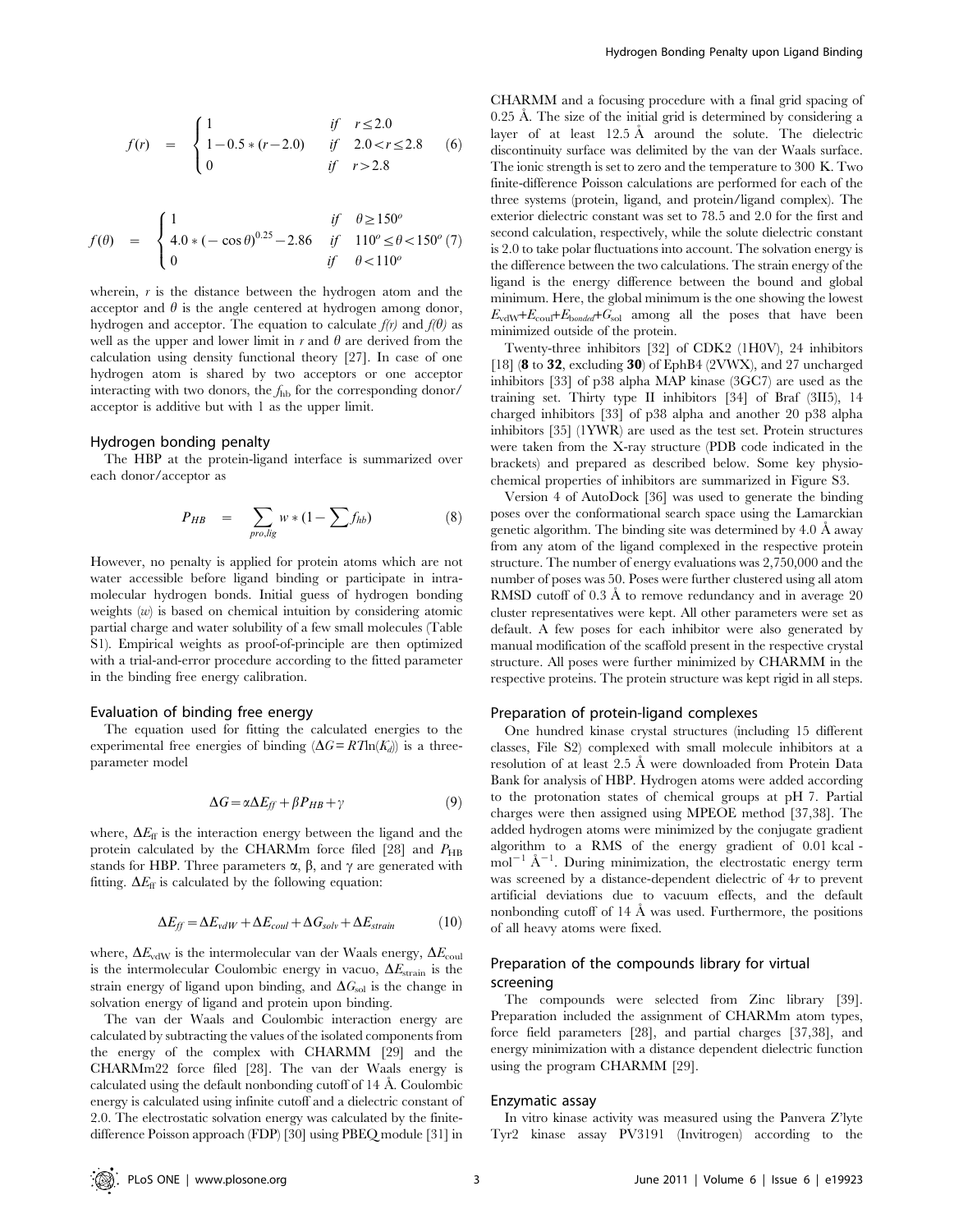manufacturer's instructions. The reaction assay  $(10 \mu L)$  contained 7.5 ng of EphB4 kinase (Proqinase, Germany), 30 µM ATP, and 5% DMSO. The reaction was performed at room temperature for 1 h.

# Results and Discussion

# Statistics of hydrogen bonding penalty in kinase complexes

Small HBPs can be observed for the binding modes of inhibitors in the X-ray structures. One example is c-Kit tyrosine kinase with its apo and holo form in complex with Imatinib (PDB codes 1T45 and 1T46). In the apo conformation, donors/acceptors at the ATP binding site form hydrogen bonds with bound water molecules. While upon ligand binding, as shown in the holo conformation, some water molecules are displaced by Imatinib. HBP on the protein part is close to zero because new hydrogen bonds to the protein are formed to compensate for the replacement of the water molecules. However, one nitrogen atom of the Imatinib pyrimidine ring (N1 of Figure S4) becomes water inaccessible and does not form a new hydrogen bond, leading to a penalty of 1. By contrast, the other nitrogen atom (N2 of Figure S4) remains hydrogen bonding with a nearby bound water molecule and thus has no penalty.

To check the distribution of HBP values in crystal structures, 100 kinase-ligand complexes are investigated. In this data set, all the small molecule inhibitors have molecular weights from 200 to 700 g/mol and number of donors or acceptors from 2 to 11 (File S2). The HBP has been calculated for each of them and the values are in general small, with 62% smaller than 1 and 36% and 2% in the range from 1 to 2 and 2.0 to 2.1, respectively (Figure 2 and File S2). It has also been observed that larger HBPs appear in some Xray structures, e.g., the structures of PDB code 3KVX and 1JSV, and the large values actually originate from poor fitting of small molecules to the density, a common problem in crystallography [40] which can be manifested by clash of atoms.

Distribution of HBPs for docked poses of small-molecule inhibitors is also evaluated. Here, the 138 molecules used in the binding free



energy calibration are docked into the corresponding protein binding sites with AutoDock. For each molecule, about 20 poses in average are generated. Then the HBPs and binding energies are calculated for all the poses. Firstly, the binding pose with the most favorable binding energy for each molecule (Figure S5) is selected and the distribution of HBPs is plotted. As can be observed from **B** of Figure 2, the distribution is similar to that of the 100 kinase complex structures  $(A)$ . On the other hand, the distribution of all poses  $(C)$  spreads more widely with the largest HBP being 6.5. Compared with the HBPs in the crystal structures  $(A)$ , 2 is a reasonable threshold, and about 50% of poses with unrealistic binding modes can be filtered out from further evaluations.

# Hydrogen bonding penalty improves the accuracy of binding energies calculation

Binding energies can be calculated using equation 9 with the parameters obtained by least-squares fitting on the training data



Figure 2. Distribution of hydrogen bonding penalties for: A) the binding modes in crystal structures of the 100 kinase complexes; B) poses with the most favorable calculated binding energies of the 138 molecules used in binding free energy calibration; C) all poses of the 138 molecules. doi:10.1371/journal.pone.0019923.g002

Figure 3. Comparison of the calculated versus experimental **binding energies.** A) Training set of 74 inhibitors.  $R^2 = 0.92$  and RMS error = 0.69 kcal/mol; B) Validation set of 64 inhibitors. RMS error = 1.12 kcal/mol. The blue dots indicated the 14  $p38\alpha$  inhibitors with one formal charge. The green diagonal line is the ideal line of perfect prediction. The black diagonals delimit the 1 kcal/mol error region. doi:10.1371/journal.pone.0019923.g003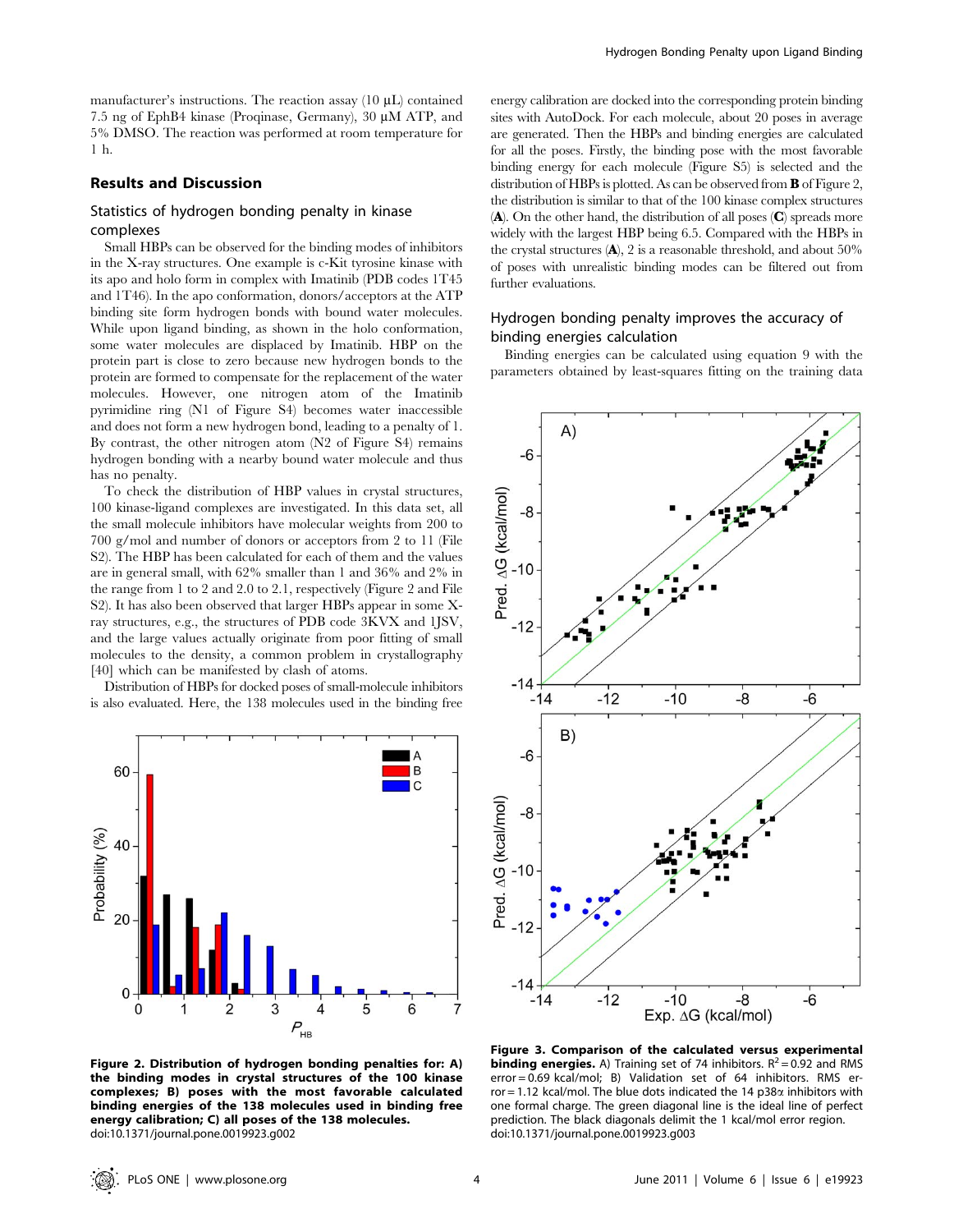Table 1. Further validation of the three-parameter model with kinases and aspartic protease.

| Protein        | PDB code | $\Delta E_{\text{ff}}$ (kcal/mol) | $P_{HB}$ | $\Delta\textit{G}_{\text{pred}}$ (kcal/mol) | $\Delta G_{\rm exp}$ (kcal/mol) |
|----------------|----------|-----------------------------------|----------|---------------------------------------------|---------------------------------|
| Abl            | 1OPJ     | $-64.80$                          | 1.24     | $-12.45$                                    | $-10.81$                        |
| Braf           | 1UWH     | $-57.61$                          | 1.27     | $-10.91$                                    | $-10.45$                        |
| JAK2           | 3E63     | $-30.18$                          | 0.00     | $-7.41$                                     | $-7.91$                         |
| Lck            | 2OFV     | $-59.13$                          | 0.53     | $-12.51$                                    | $-13.23$                        |
| JNK3           | 1PMV     | $-30.16$                          | 0.17     | $-7.12$                                     | $-9.31$                         |
| Ret            | 2X2L     | $-26.67$                          | 0.07     | $-6.58$                                     | $-7.20$                         |
| <b>EGFR</b>    | 1XKK     | $-66.60$                          | 2.30     | $-11.00$                                    | $-10.91$                        |
| CSrc           | 3G5D     | $-52.34$                          | 1.64     | $-9.19$                                     | $-12.82$                        |
| HIV-1 protease | 1HIH     | $-65.71$                          | 1.49     | $-12.21$                                    | $-11.01$                        |
|                | 1HPX     | $-65.44$                          | 1.43     | $-12.26$                                    | $-12.46$                        |
|                | 1HXB     | $-61.24$                          | 0.95     | $-12.21$                                    | $-13.49$                        |
|                | 1HXW     | $-72.66$                          | 1.41     | $-13.78$                                    | $-14.71$                        |
| BACE-1         | 2QMF     | $-73.62$                          | 1.56     | $-13.72$                                    | $-11.63$                        |
|                | 2QP8     | $-68.76$                          | 0.47     | $-14.59$                                    | $-11.05$                        |
|                | 2XFI     | $-71.10$                          | 2.36     | $-11.83$                                    | $-10.67$                        |

doi:10.1371/journal.pone.0019923.t001

set of the 74 CDK2, EphB4, and p38 $\alpha$  inhibitors as following:

$$
\Delta G = 0.207 * \Delta E_{ff} + 1.72 * P_{HB} - 1.17
$$
 (11)

The calculated binding energies show high correlation with the experimental values (R-square of 0.92) and a small RMS error of 0.69 kcal/mol (Figure 3A). Here, the parameter  $\beta$  corresponds to the unit hydrogen bonding energy. Notably, the fitted value 1.72 kcal/mol is in agreement with the experimental value, e.g., breakage of a neutral hydrogen bond resulting in loss of energy from 0.5 to 1.5 kcal/mol [21]. Moreover, a charged primary amine or carboxyl group has a hydrogen bonding weight of 1.5 or 2.0, which can lead to a maximal penalty of 2.58 or 3.44 kcal/mol upon loss of the hydrogen bond/salt bridge. This value also agrees well with the experimental data (up to 4 kcal/mol) [21]. Hydrogen bonding weights were further used to rank the strength of individual hydrogen bonds in DNA base pairs, exhibiting good compatibility with the previously reported results (File S3).

The fitted model has been validated on a test set including 14 charged p38a inhibitors and 30 type II Braf inhibitors, with an RMS error of 1.12 kcal/mol (Figure 3B). Moreover, validation with different kinases shows general transferability of this model (Table 1). Transferability can be also seen for aspartic protease, e.g., HIV-1 protease and  $\beta$ -secretase, although a shift of 2.0 kcal/ mol can be observed for the latter. Previously, we reported a twoparameter LIECE model for kinase inhibitors [13], which is not transferable for type II kinase inhibitors, HIV-protease or bsecretase inhibitors. The binding affinities predicted by the twoparameter LIECE on the 24 type I EphB4 inhibitors show about  $-5.0$  kcal/mol shift compared with the experimental values (Table S2). Clearly, the incorporation of HBP into the scoring function improves the general transferability besides the role of ligand reorganization energy [41].

The derived model includes calculation of solvation energy by FDP which requires about 6 min on a single Intel 2.8 GHz CPU. Replacing the FDP approach with a distance-dependent dielectric model for solvation energy calculation gives similar accuracy for

the neutral inhibitors at a much fast speed (10 seconds). However, distance-dependent dielectric model can only apply for noncharged compounds due to inaccurate treatment of the solvation effect, and also more false positives in a high-throughput virtual screening are observed. This comparison indicates that accurate calculation of solvation energies in prediction of binding affinities is necessary.

#### Virtual screening for EphB4 inhibitors

In a recent high throughput docking study for EphB4 inhibitors, ZINC ''leads-now'' library of about 20 million compounds



Figure 4. Schematic picture of the high throughput docking approach. HB stands for hydrogen bond. Met696 and Glu694 are the two key residues of the hinge loop (see also Figure 6). doi:10.1371/journal.pone.0019923.g004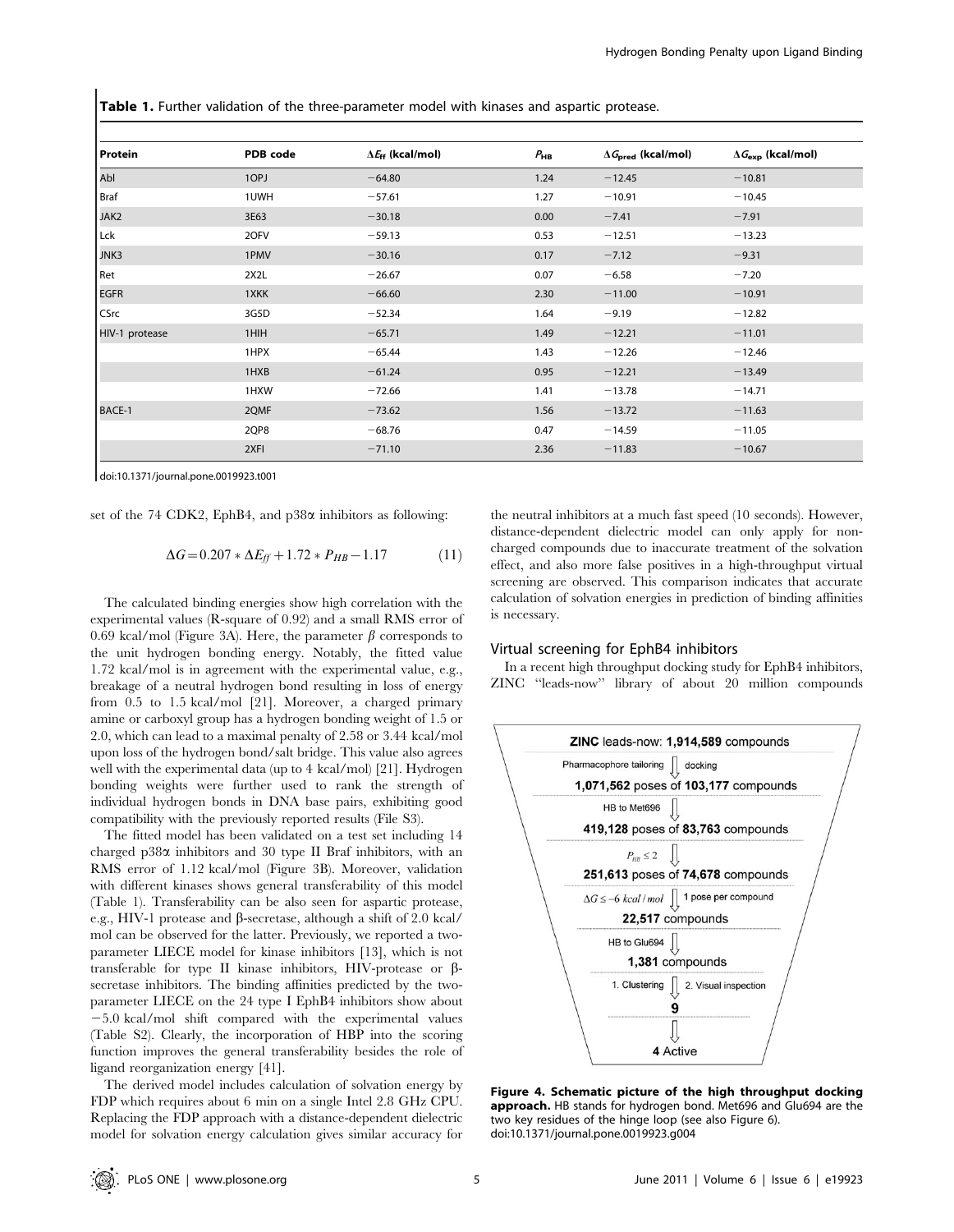

Figure 5. Identified EphB4 inhibitors by high throughput docking. <sup>a</sup> All IC<sub>50</sub> values are means of two to four dose-response measurements. doi:10.1371/journal.pone.0019923.g005

 $(Mw \leq 350$  and cLogP  $\leq 3.5$ ) was first tailored by a pharmacophore model to generate a focused library of 103,177 compounds. This pharmacophore model was specifically designed for EphB4 type I inhibitors, consisting of a bi-dentate hydrogen bonding pattern and a conjugate hydrophobic group to be located in the deep ATP back pocket as well as geometric constraints thereof (H. Zhao, unpublished results). To our best knowledge, all known type I EphB4 inhibitors [13,16,17,18] can fulfill this model.

The focused library was docked by AutoDock 4 and about 1 million poses were generated by clustering with a RMSD cutoff of 1.0 Å. The cluster representatives which do not form a hydrogen bond to NH of Met696 were further filtered out. The HBP  $(\leq 2)$ was then used to remove unrealistic poses (about 40%). The remaining poses were further ranked by the predicted binding energy, and the top about 30% compounds (22,517) with calculated binding energy smaller than  $-6$  kcal/mol ( $\sim$ 50  $\mu$ M) were kept. Among them, 1381 compounds forming a hydrogen bond to Glu694 were selected and can be classified into 80 structural scaffolds. Finally, 7 scaffolds (9 compounds) of them were purchased for experimental measurements based on visual inspection of the binding modes, commercial availability and structural novelty. The procedures used in the virtual screening are shown in Figure 4. Comparison of the performances between the proposed and AutoDock 4 scoring function is shown in Figure S6.

Notably, 4 of the 9 tested compounds show inhibitory activity at micro-molar to high nano-molar range, with the most active compound showing  $IC_{50}$  at 300 nM (Figure 5). Interestingly, the two compound also show a high ligand efficiency [42] of  $-0.35$  kcal/mol per non-hydrogen atom. The predicted binding mode of compound 3 (Figure 6) is further confirmed by the preliminary X-ray crystallography (J. Dong, unpublished results).



Figure 6. Binding mode of compound 3 (carbon atoms in green) predicted by docking. The intermolecular hydrogen bonds to the residues at the hinge loop (Glu694 and Met696) and the gatekeeper (Thr693) are shown by yellow dashed lines. The protein surface is colored based on atom types with carbon in white, oxygen in red, and nitrogen in blue. This figure was prepared using PyMOL (Delano Scientific, San Carlos, CA). doi:10.1371/journal.pone.0019923.g006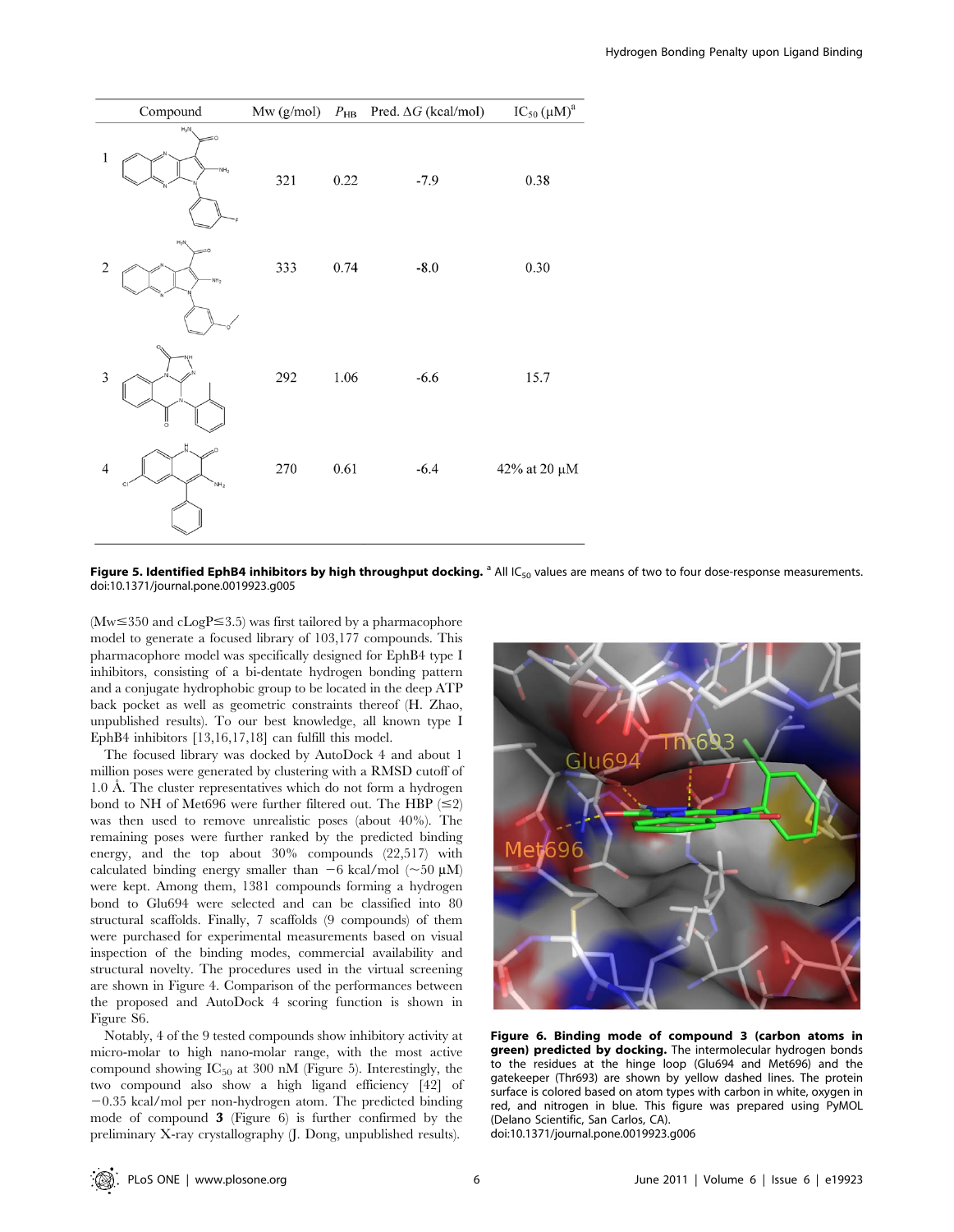## Conclusion

Hydrogen bonding in biological system is a complex phenomenon as water competes with ligand for the hydrogen bonding sites. Removal of a group that forms a hydrogen bond in unfavorable geometry actually improves binding [21]. In view of hydrogen bonding being an exchange reaction [1,21,22], a new approach is proposed to evaluate the HBP upon ligand binding. Analysis of the 100 crystal structures indicates the penalty in general is low, predominantly smaller than 2 for inhibitors. A high throughput docking case shows HBP can function as an efficient filter to remove poses that unlikely bind. Incorporation of HBP into binding free energy calculation can significantly improve the predictive accuracy and transferability. The fitted parameter of 1.72 kcal/mol means loss of a neutral hydrogen bond would result in a penalty of from 0.34 to 1.72 kcal/mol in binding energy, consistent with the experimental data from 0.5 to 1.5 kcal/mol [21]. Four inhibitors of three scaffolds were discovered out of nine tested, and the binding affinity and ligand efficiency of the most potent compound is about 300 nM and 0.35 kcal/mol per nonhydrogen atom, respectively.

## Supporting Information

Figure S1 Scatter plot of C—H...O angles against H...O distances in short C—H...O interactions between ligands and proteins.

(DOC)

Figure S2 Distribution of distances between crystal water oxygen and oxygen or nitrogen atoms of proteins. (DOC)

Figure S3 Distribution of some key properties of the inhibitors used in the training and test set. (DOC)

Figure S4 2D plot of the binding mode of Imatinib. Upon ligand binding, one nitrogen atom of the Imatinib pyrimidine ring (N1) becomes water inaccessible and does not form a new hydrogen bond, leading to a penalty of 1. By contrast, the other nitrogen atom (N2) remains hydrogen bonding with a nearby bound water molecule and thus has no penalty. (DOC)

## Figure S5 Poses with the most favorable binding energy of inhibitors of CDK2 (A), EphB4 (B), p38  $\alpha$  (C), Braf (D)

## References

- 1. Wilkinson AJ, Fersht AR, Blow DM, Winter G (1983) Site-directed mutagenesis as a probe of enzyme structure and catalysis: tyrosyl-tRNA synthetase cysteine-35 to glycine-35 mutation. Biochemistry 22: 3581–3586.
- 2. Winter G, Fersht AR, Wilkinson AJ, Zoller M, Smith M (1982) Redesigning enzyme structure by site-directed mutagenesis: tyrosyl tRNA synthetase and ATP binding. Nature 299: 756–758.
- 3. Wilkinson AJ, Fersht AR, Blow DM, Carter P, Winter G (1984) A large increase in enzyme-substrate affinity by protein engineering. Nature 307: 187–188.
- 4. Bajorath J (2002) Integration of virtual and high-throughput screening. Nat Rev Drug Discov 1: 882–894.
- 5. Langer T, Hoffmann RD (2001) Virtual screening: an effective tool for lead structure discovery? Curr Pharm Des 7: 509–527.
- 6. Honig B, Nicholls A (1995) Classical electrostatics in biology and chemistry. Science 268: 1144–1149.
- 7. Feig M, Onufriev A, Lee MS, Im W, Case DA, et al. (2004) Performance comparison of generalized born and Poisson methods in the calculation of electrostatic solvation energies for protein structures. J Comput Chem 25: 265–284.
- 8. Schneider G (2010) Virtual screening: an endless staircase? Nat Rev Drug Discov 9: 273–276.
- 9. Friesner RA, Murphy RB, Repasky MP, Frye LL, Greenwood JR, et al. (2006) Extra precision glide: docking and scoring incorporating a model of hydrophobic enclosure for protein-ligand complexes. J Med Chem 49: 6177–6196.

and another set of  $p38a$  inhibitors (E). The molecules with bonds in red are the binding modes of the corresponding scaffolds in the crystal structures. (DOC)

Figure S6 Distribution of predicted binding affinities by Autodock4 (black) and the proposed scoring function (red) on 74,678 compounds passing the first two filters (HB to Met696 and  $P_{\text{HB}} \leq 2 \text{ kcal/mol}$ ). Bin size: 0.1 kcal/ mol.

(DOC)

Table S1 MPEOE partial charge and water solubility of model small molecules used to generate initial guess of hydrogen bonding weights. (DOC)

Table S2 Two-parameter LIECE energy and hydrogen bonding penalty on the 24 EphB4 inhibitors. (DOC)

File S1 Probing hydrogen bonds formed with implicit water.

(DOC)

File S2 Hydrogen bonding penalty of the 100 kinase complex structures.

(DOC)

File S3 Ranking the strength of individual hydrogen bonds in DNA base pairs. (DOC)

## Acknowledgments

We thank Dr. Amedeo Caflisch for useful discussions and comments on the manuscript. We thank Dr. Jing Dong for the preliminary X-ray structure. We are grateful to Armin Widmer (Novartis Basel) for continuous support with the program WITNOTP, which was used for visual analysis. Calculations were performed on the Schroedinger cluster at the Informatikdienste, University of Zurich.

## Author Contributions

Conceived and designed the experiments: DH HZ. Performed the experiments: HZ. Analyzed the data: HZ DH. Contributed reagents/ materials/analysis tools: HZ. Wrote the paper: HZ DH.

- 10. Friesner RA, Banks JL, Murphy RB, Halgren TA, Klicic JJ, et al. (2004) Glide: a new approach for rapid, accurate docking and scoring. 1. Method and assessment of docking accuracy. J Med Chem 47: 1739–1749.
- 11. Wang R, Lu Y, Wang S (2003) Comparative evaluation of 11 scoring functions for molecular docking. J Med Chem 46: 2287–2303.
- 12. Thilagavathi R, Mancera RL (2010) Ligand-protein cross-docking with water molecules. J Chem Inf Model 50: 415–421.
- 13. Kolb P, Huang D, Dey F, Caflisch A (2008) Discovery of kinase inhibitors by high-throughput docking and scoring based on a transferable linear interaction energy model. J Med Chem 51: 1179–1188.
- 14. Hunter T (1998) The role of tyrosine phosphorylation in cell growth and disease. Harvey Lect 94: 81–119.
- 15. Pennisi A, Ling W, Li X, Khan S, Shaughnessy JD, Jr., et al. (2009) The ephrinB2/EphB4 axis is dysregulated in osteoprogenitors from myeloma patients and its activation affects myeloma bone disease and tumor growth. Blood 114: 1803–1812.
- 16. Zhou T, Caflisch A (2010) High-throughput virtual screening using quantum mechanical probes: discovery of selective kinase inhibitors. ChemMedChem 5: 1007–1014.
- 17. Miyazaki Y, Nakano M, Sato H, Truesdale AT, Stuart JD, et al. (2007) Design and effective synthesis of novel templates, 3,7-diphenyl-4-aminothieno and furo-[3,2-c]pyridines as protein kinase inhibitors and in vitro